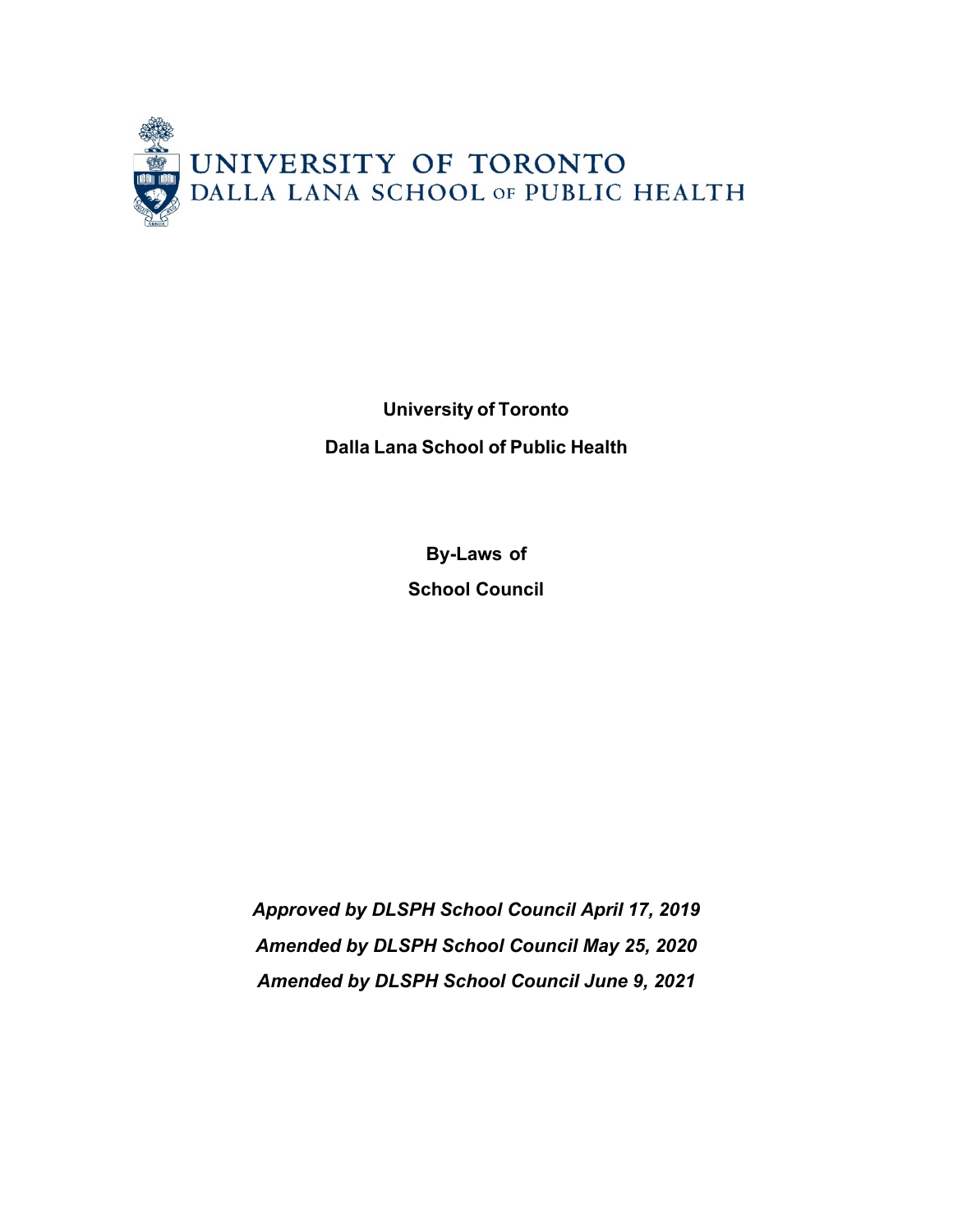# **The Council of the Dalla Lana School of Public Health University of Toronto**

## **BY-LAWS**

## **1. Rules of Procedure**

#### *1.1Election and Appointment of Members to Council*

Elections and appointments for all constituencies will usually be completed and reported to the Council Secretary by the end of June of each year.

## 1.1.1

Elected and appointed members may serve no more than three (3) consecutive terms on Council. Should any member be unable to complete his or her term, the Executive Committee shall declare the seat vacant and may hold a by-election or appoint a temporary representative from that individual's constituency to complete that member's term.

### 1.2 *Election/Appointment Procedures*

Doctoral student representatives from the Graduate Department of Public Health Sciences will be elected by and from among the doctoral students from the Graduate Department of Public Health Sciences for a one-year term and for a maximum of three (3) consecutive terms. The Public Health Students' Association is responsible for the selection of the doctoral student members of the Council from the Graduate Department of Public Health Sciences.

Doctoral student representatives from the Graduate Department of Health Policy, Management and Evaluation will be elected by and from among the doctoral students from the Graduate Department of Health Policy, Management and Evaluation for a one-year term and for a maximum of three (3) consecutive terms. The IHPME Graduate Students' Union is responsible for the selection of the doctoral student members of the Council from the Graduate Department of Health Policy, Management and Evaluation.

Doctoral-stream masters student representatives from the Graduate Department of Health Policy, Management and Evaluation will be elected by and from among the doctoral-stream masters students from the Graduate Department of Health Policy, Management and Evaluation for a one-year term and for a maximum of three (3) consecutive terms. The IHPME Graduate Students' Union is responsible for the selection of the doctoral-stream masters student members of the Council from the Graduate Department of Health Policy, Management and Evaluation.

Masters student representatives from the Graduate Department of Public Health Sciences will be elected by and from among the masters students from the Graduate Department of Public Health Sciences for a one-year term and for a maximum of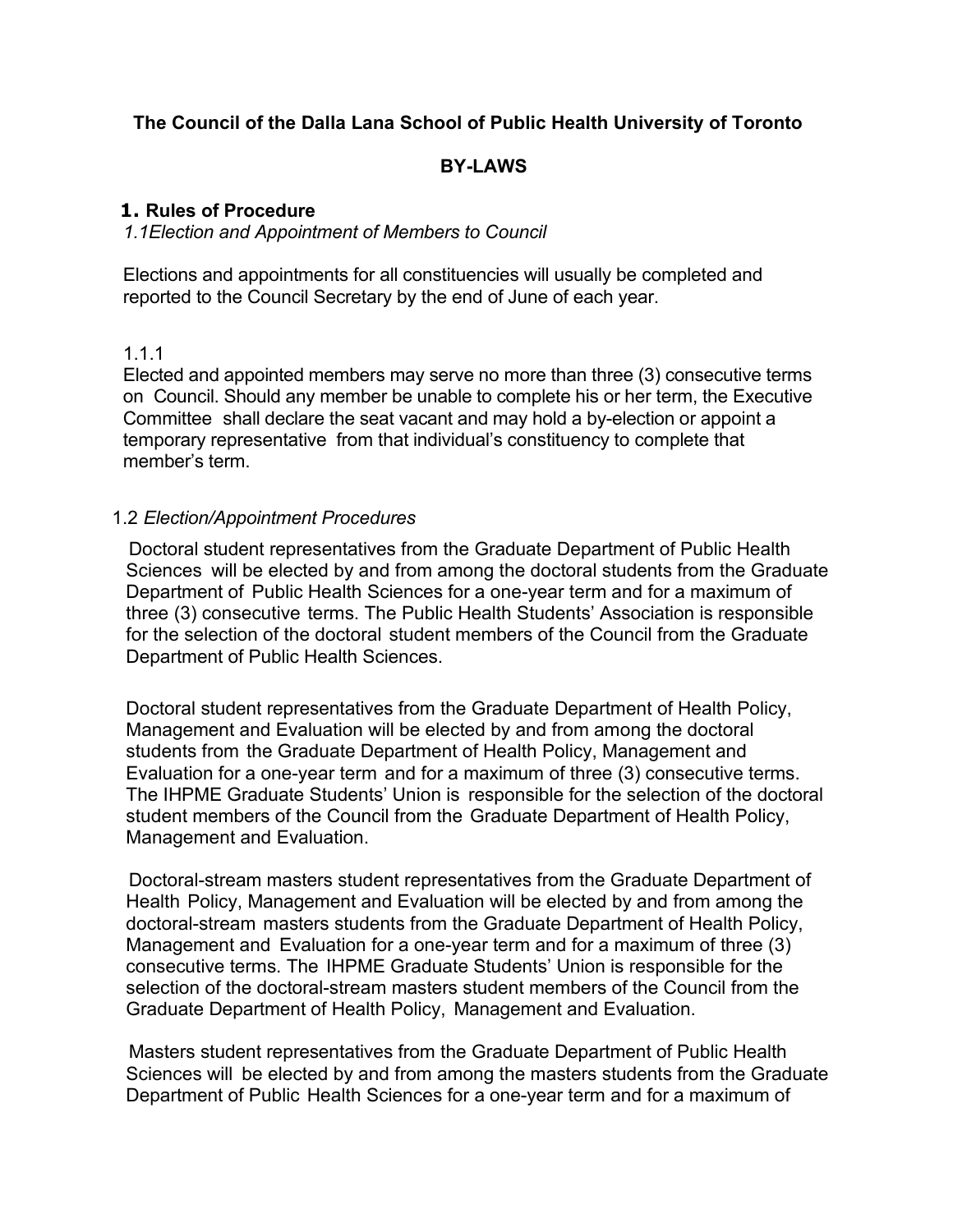three (3) consecutive terms. The Public Health Students' Association is responsible for the selection of the masters student members of the Council from the Graduate Department of Public Health Sciences.

Professional-stream masters student representatives from the Graduate Department of Health Policy, Management and Evaluation will be elected by and from among the professional- stream masters students from the Graduate Department of Health Policy, Management and Evaluation for a one-year term and for a maximum of three (3) consecutive terms. The IHPME Graduate Students' Union is responsible for the selection of the professional-stream masters student members of the Council from the Graduate Department of Health Policy, Management and Evaluation.

The Postgraduate Trainee representative will be elected by and from among the Public Health and Preventive Medicine, and Occupational Medicine residents for a one-year term and for a maximum of three (3) consecutive terms.

The Other Academic Appointee representatives will be appointed by the Striking Committee as a subcommittee of the Executive Committee including all members of the Executive Committee exclusive of Other Academic Appointees and External Stakeholders. The Striking Committee will appoint members from among the Other Academic Appointees for a two-year term and for a maximum of three  $(3)$ consecutive terms.

Other Academic Appointees will be surveyed annually by the Executive Committee to solicit nominations and elect members to represent this group on Council. Membership in the constituency of Status and Adjunct Appointment will be determined based on appointment effective June 30 of the prior academic year. For all Other Academic Appointees, the Striking Committee will consider whether the terms of the appointee's contract and/or appointment include service and whether the term of the appointment is consistent with the term of Council. Other Academic Appointees appointed as members of Council should have recent and direct involvement with the School's educational programs.

Administrative Staff representatives will be elected by and from among the administrative staff for a two-year term and for a maximum of three (3) consecutive terms. The Executive Committee is responsible for overseeing this election.

The Public Health Alumni representative will be appointed by the President of the Public Health Alumni Association for a two-year term and for a maximum of three (3) consecutive terms.

The Society of IHPME Graduates representative will be appointed by the President of the Society of IHPME Graduates for a two-year term and for a maximum of three (3) consecutive terms.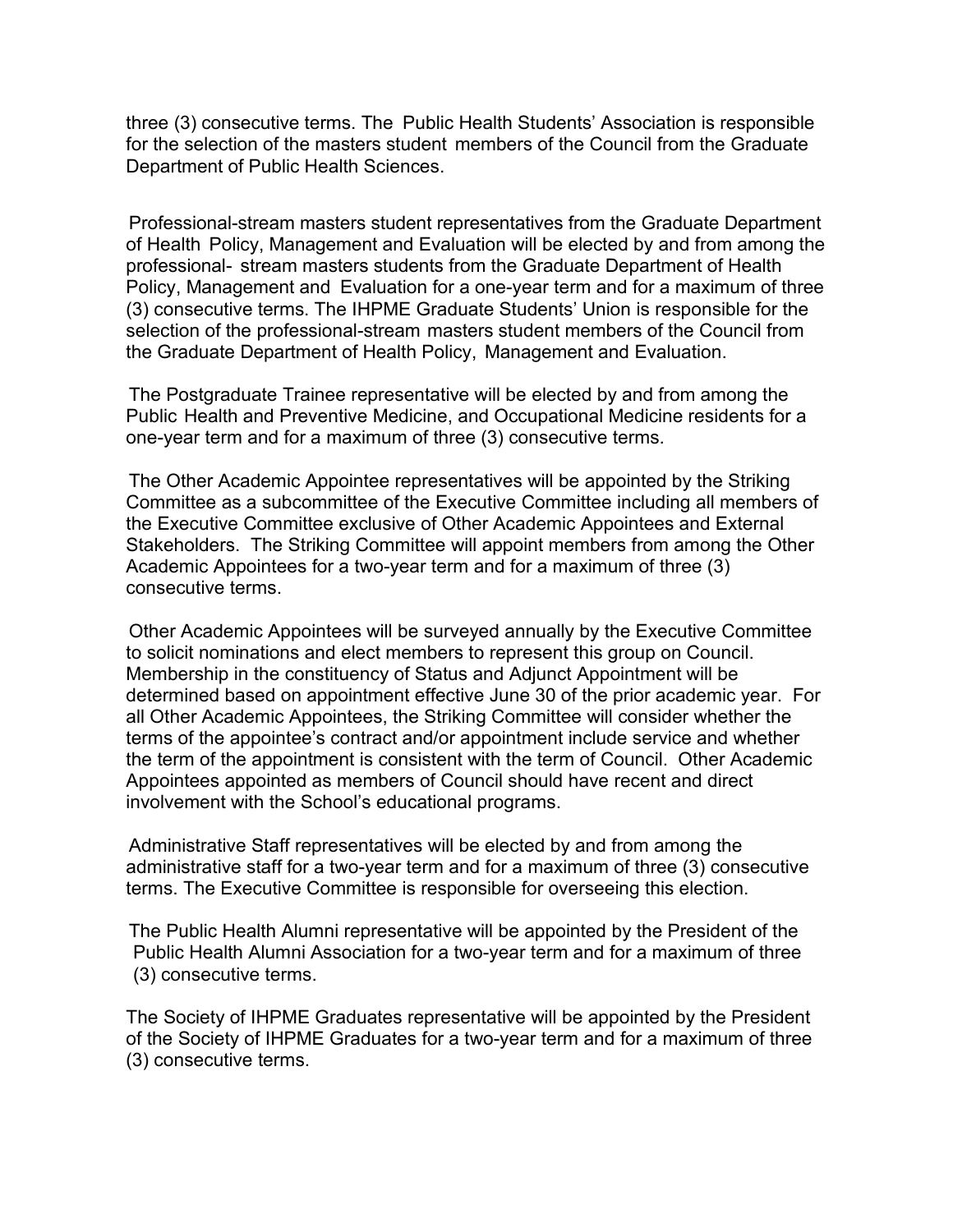# **2. General Procedures**

- 2.1 Generally, meetings of Council shall be open to the public, including other members of constituencies who are represented on Council. Non-members of council wishing to speak to Council shall seek the permission of the Presiding Officer at least three (3) days prior to the meeting. Members may also decide by a two-thirds majority of the members present and voting that a named individual be heard; in such case, the mover shall briefly indicate reasons why the named individual should be heard, but otherwise the motion shall not be debatable.
- 2.2 Council shall have the right to hold meetings in camera or move in camera.
- 2.3 Members may participate in meetings by synchronous electronic means such as teleconference or videoconference. Similarly, when recorded votes are required, members may vote through electronic means including teleconference and videoconference.
- 2.4 Under no circumstance shall non-members of Council have the right to vote at Council meetings.

# *2.5 Agenda Setting*

- 2.5.1 The agenda for each regular and special meeting of Council shall be prepared by the Executive Committee. The agenda will be distributed to members of Council one (1) week in advance of the meeting.
- 2.5.2 A matter which does not appear on the agenda may only be introduced at a meeting of Council if the introduction is agreed to by two-thirds of Council members present and voting. The mover shall briefly indicate reasons why the matter should be introduced.
- 2.5.3 Matters may be introduced for consideration in any of the following ways:

By personal or written communication to the Chair of Council. The Chair will include the matter on the agenda of the next meeting of the Executive Committee of Council;

At a meeting of the Council under "Other Business". Normally this will be referred to the Executive Committee or the next Council meeting for detailed consideration.

### *2.6 Record Keeping*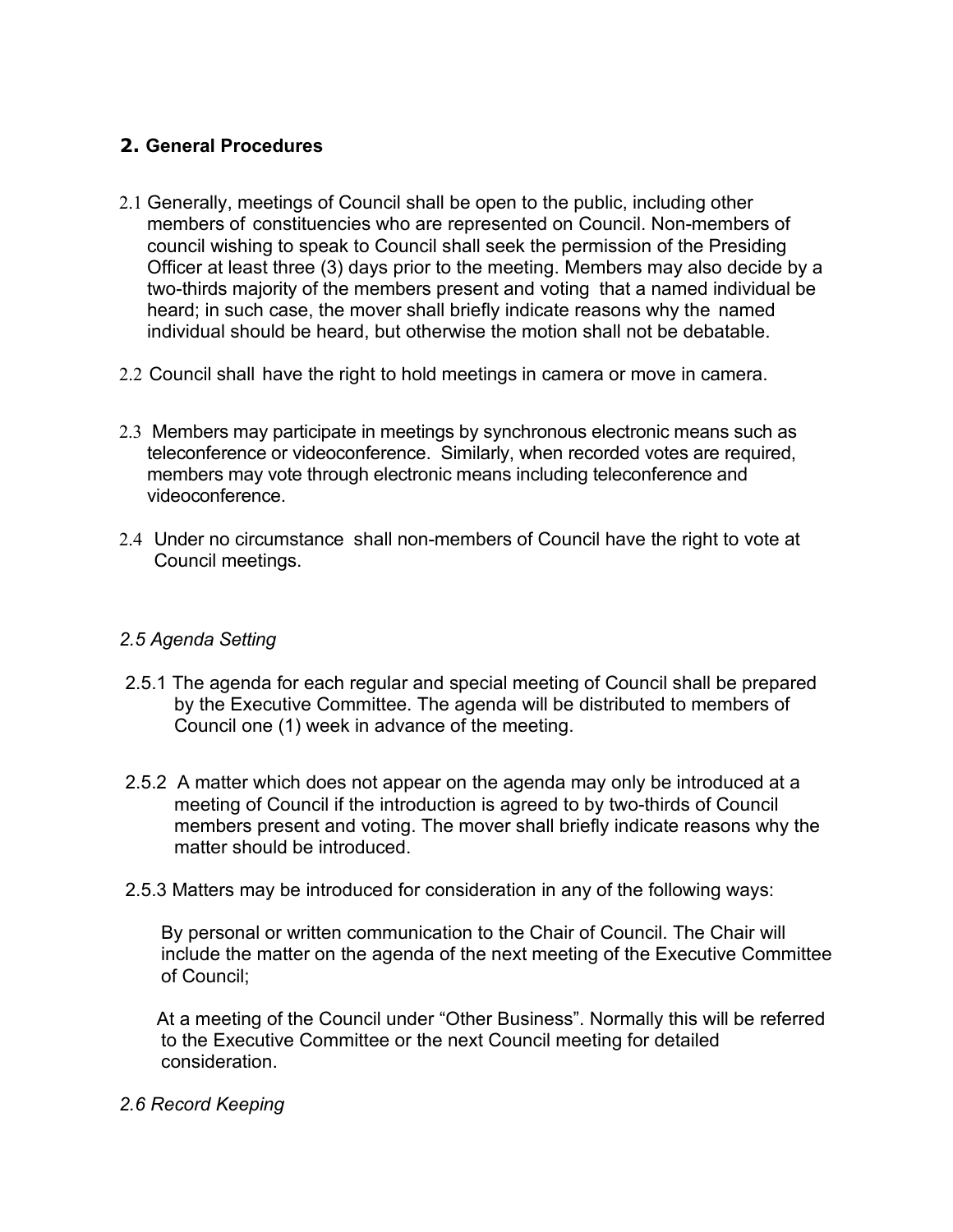- 2.6.1 Official minutes of Council and any Committees of Council will record motions, resolutions, and decisions, the names of movers and seconders, and the outcome of any votes.
- 2.6.2 The minutes will also include a brief account of the arguments presented for and against substantive issues and copies of Reports presented to Council.
- 2.6.3 The content of in camera meetings of Council or Committees of Council will be recorded separately and kept in a confidential file which will be maintained by the Council Secretary.
- *2.7 Notice of Motion*
- 2.7.1 A written notice of motion shall be forwarded to the Council Secretary one week before a meeting of the Executive Committee for consideration for inclusion on the agenda of the following Council meeting.
- 2.7.2 The exception to this rule is a notice of motion to amend the Constitution which requires 14 days' notice.
- *2.8 Orientation of New Members*
- 2.8.1 New members of the Council will be provided with an orientation package which shall include a copy of the Dalla Lana School of Public Health Constitution and minutes of Council meetings from the previous academic year.
- 2.8.2 The Chair of Council shall ensure that an orientation session is held prior to the first meeting of Council, in which members are oriented to the history, purpose, and procedures of Council.
- 2.8.3 When a complete list of the names of all Council members has been compiled, it will be distributed to all Council members.
- 2.8.4 Members of Committees of Council shall also be given an orientation at their first meeting of the year to review recent history and orient all members to the terms of reference for that Committee.

### *2.9 Rules of Order*

2.9.1 The Chair shall conduct the proceedings in conformity with the most recent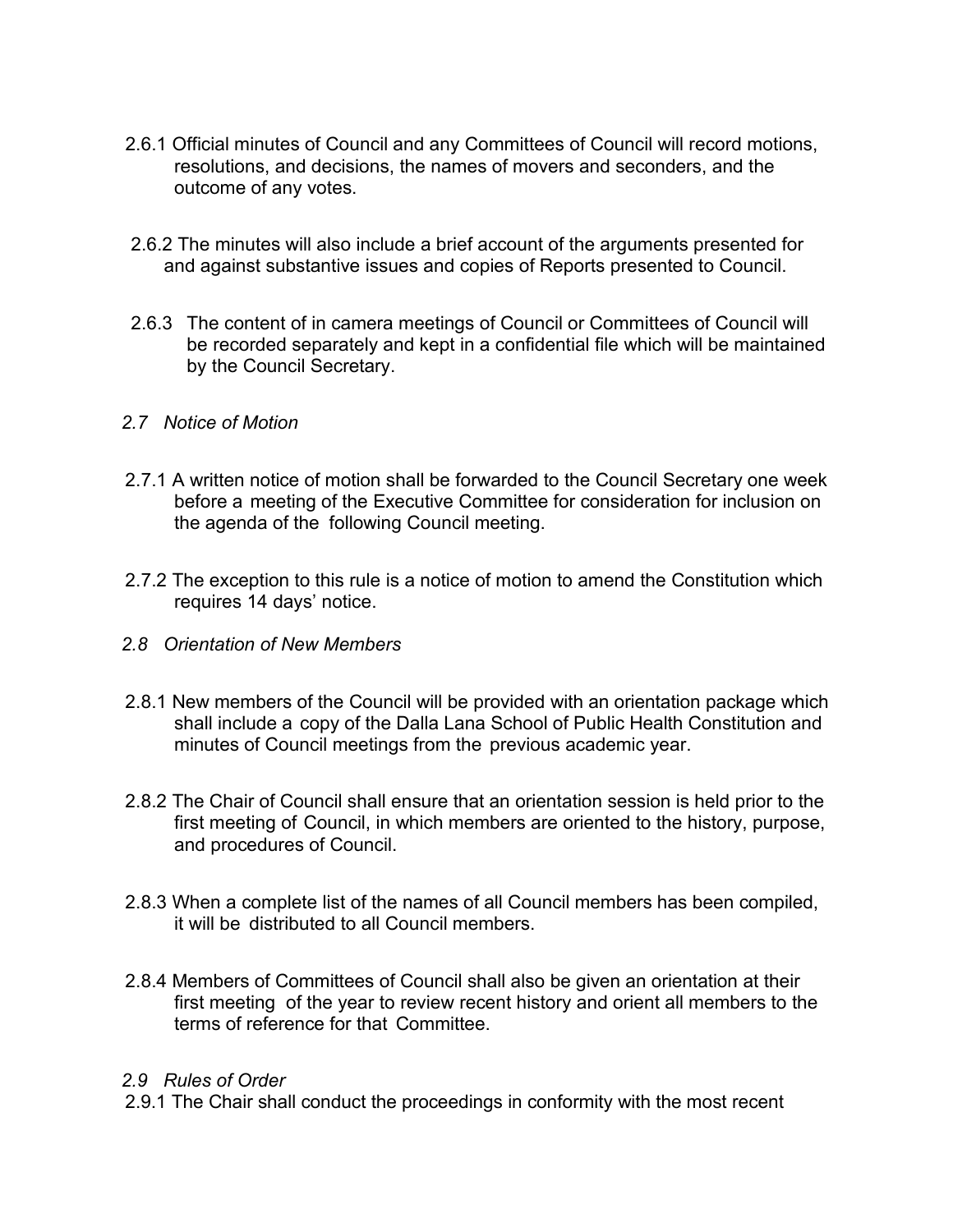edition of Robert's Rules of Order Newly Revised.

- *2.10 Voting*
- 2.10.1 Unless otherwise provided for, all questions that come before Council or a Committee shall be decided by a majority of members present and voting. In the case of a tie vote, the Chair may cast a deciding vote or redirect the question for further consideration. Each member of Council, excluding the person who is chairing the Council meeting, is entitled to one vote.

# **3. Committees of Council**

### 3.1 *Standing Committees*

The Standing Committees of Council are:

Executive Committee Education and Student Awards Committee

#### 3.2 *Special Committees*

From time to time Council may find it useful to establish Special Committees to consider particular issues. Special Committees are normally formed on the recommendation of the Executive Committee.

A recommendation from the Executive Committee to establish a Special Committee shall include terms of reference, an outline of membership, the anticipated reporting date, and the proposed date of disestablishment.

### 3.3 *General Procedures*

- 3.3.1 Rules and regulations that guide Council shall also apply to Committees of Council.
- 3.3.2 The Chairs of all Standing Committees who are not otherwise members of Council shall become *ex officio*, voting members of Council.
- 3.3.3 The Dean is, *ex officio*, a member of all Committees.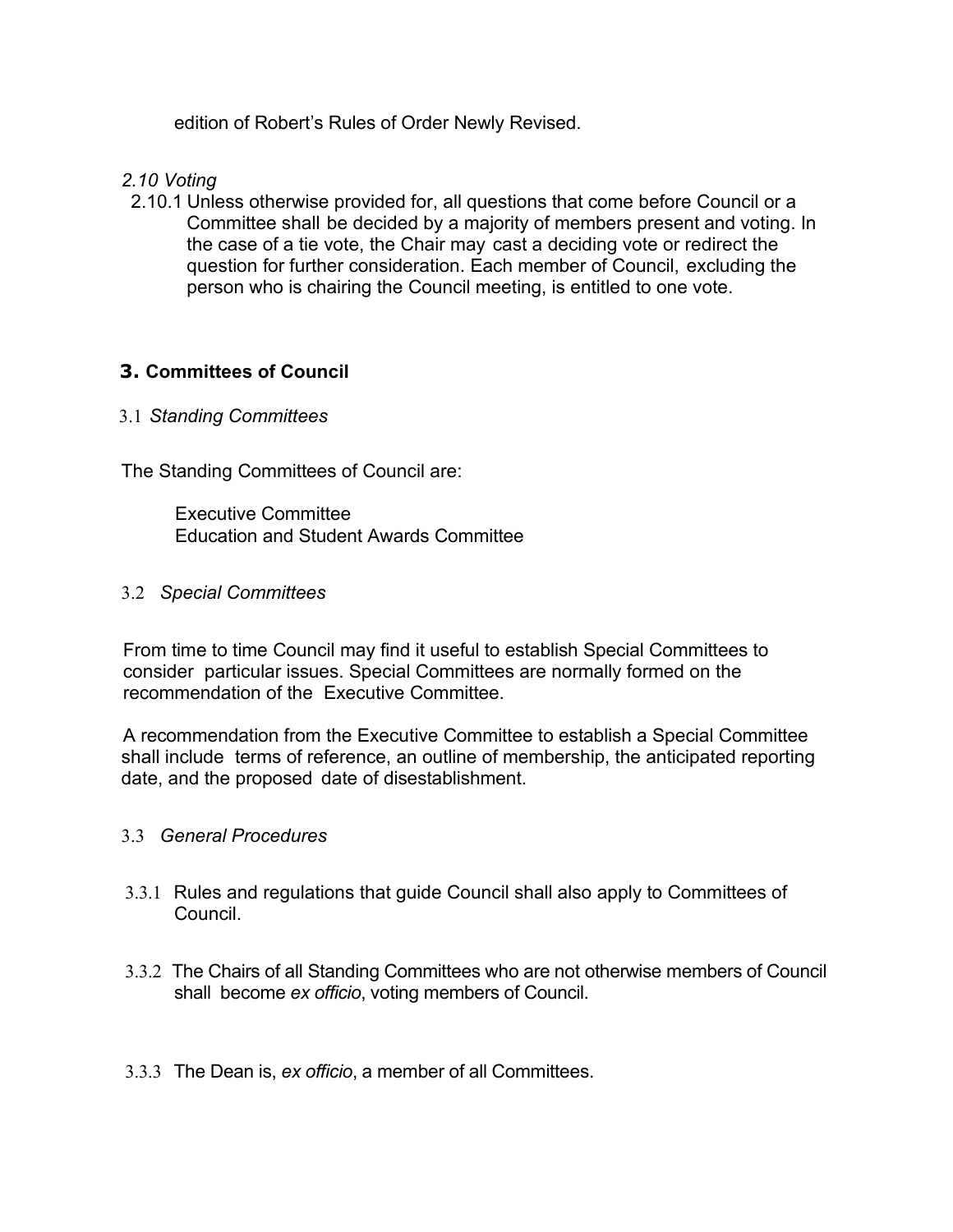- 3.3.4 All members of all Committees, including *ex officio* members, have voting privileges unless stated otherwise.
- 3.3.5 The term of membership of all Standing Committees shall normally be three (3) years renewable to a maximum of three (3) consecutive terms.
- 3.3.6 The Chairs of all Standing Committees who are not otherwise members of Council shall become *ex officio*, voting members of Council.
- 3.3.7 All Standing Committees shall report to Council on their deliberations, recommendations and decisions.
- 3.3.8 Records of all Standing Committees shall be maintained by the Council Secretary.
- 3.3.9 Each Standing Committee shall meet at the call of its Chair.
- 3.3.10Unless otherwise stated, one-third of all members shall constitute a quorum for Committees.

# **4. Executive Committee**

- 4.1 *Membership*
- 4.1.1 Council shall approve the membership of the Executive Committee composed of the following:

The Chair of Council (who will serve as the Committee's Chair)

The Vice-Chair of Council (who will serve as the Committee's Vice-Chair)

Four (4) members of the Graduate Student, Postgraduate Medical Trainee members nominated by and from among the Graduate Student, Postgraduate Medical Trainee members of Council

Four (4) Teaching Staff members nominated by and from among the Teaching Staff members of Council

Two (2) Other Academic Appointees nominated by and from the Other Academic Appointee members of Council

Two (2) members of the Administrative Staff nominated by and from among the Administrative Staff members of Council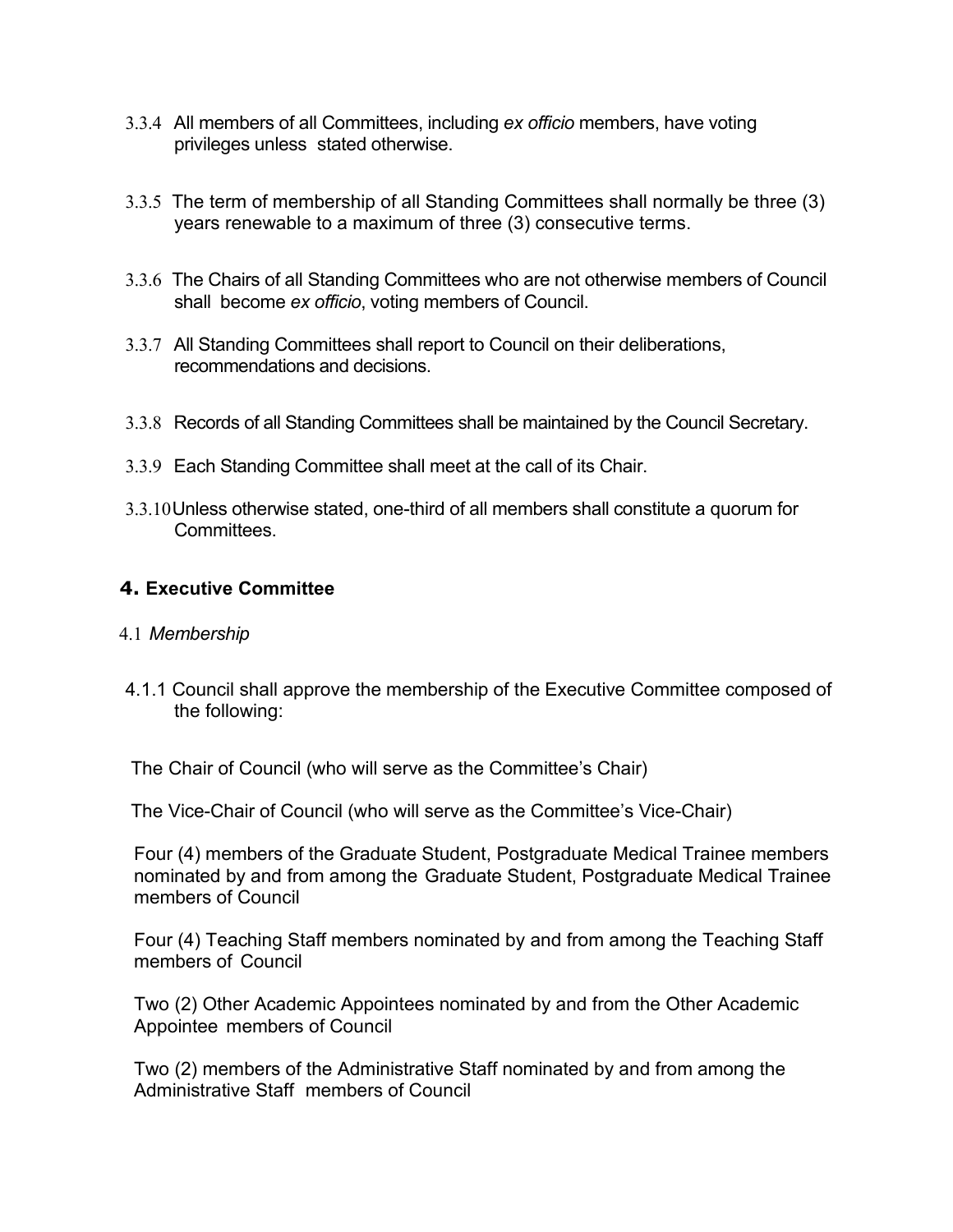Two (2) Alumni members nominated by and from among the Alumni members of Council

One (1) External stakeholder nominated by the Dean

*Ex- officio* members:

Council Secretary (nonvoting)

Dean of Dalla Lana School of Public Health

Director, Institute of Health Policy Management and Evaluation

## 4.2 *Function*

- 4.2.1 The Executive Committee will meet to prepare a slate of recommended candidates following receipt of nominations from members of the School. The Committee may also nominate members for anticipated vacancies. The Committee will also serve as Striking Committee (including all members of the executive committee exclusive of Other Academic Appointees and External Stakeholders) to recommend for approval by Council the members of council from among Other Academic Appointees and External Stakeholders.
- 4.2.2 To set the agenda for each Council meeting.
- 4.2.3 To ensure that adequate documentation is provided for consideration of each agenda item and to refer back to the originating administrator/governance body for further preparation any item deemed not ready for submission to Council.
- 4.2.4 To direct specific issues to Council or committees, or to recommend to Council the creation of special committees.
- 4.2.5 To consider notices of motion given to Council.
- 4.2.6 By June 30th of each year, to recommend for approval by Council the Chairs, Vice-Chairs, and members of all Council Committees for the subsequent year beginning July 1st.
- 4.2.7 The Council Secretary, on behalf of the Committee, will seek nominations to fill anticipated vacancies in the roles of Chair and Vice-Chair and in the membership of all Council Committees.
- 4.2.8 The slate of recommended candidates prepared by the Executive Committee will be presented to a meeting of Council for approval. The slate will be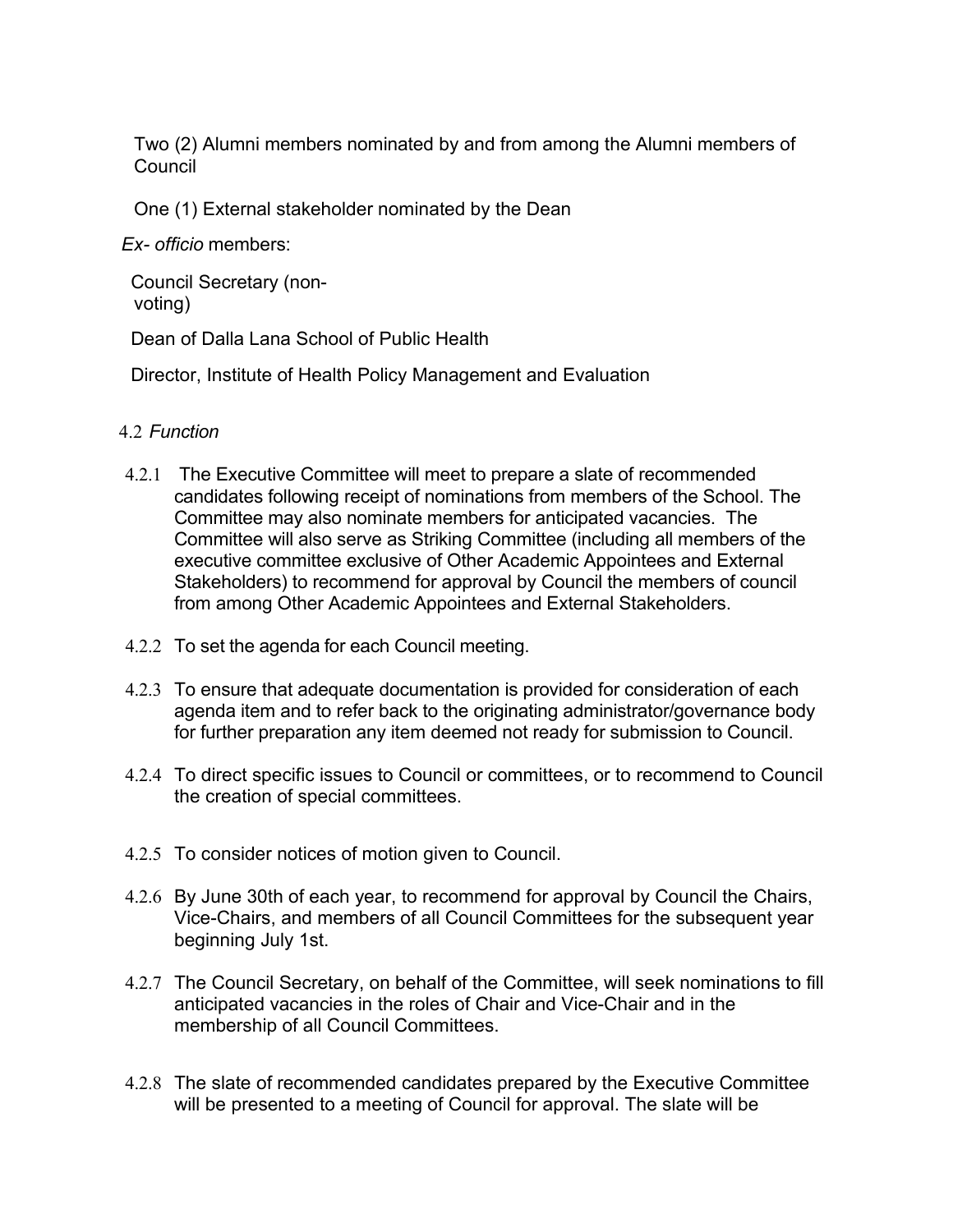considered during an in camera session of the meeting of Council.

- 4.2.9 During the summer months following the last meeting of Council of one academic year and until the first meeting in the subsequent academic year to have authority to make decisions on behalf of Council on matters of urgency which do not permit their deferral until the next regular meeting of Council.
- 4.2.10 To review and advise Council on all proposed Constitution and By-Law changes, whether these be brought to Council or initiated by Council.
- 4.2.11 At periodic intervals of not more than five years, to establish a review of the Constitution and By-Laws and recommend to Council any changes deemed appropriate.
- 4.2.12 To monitor the functioning of Council and its Committees.
- 4.2.13 To report to Council on its deliberations, recommendations, and decisions.

## *4.3. Procedures*

- 4.3.1 The Committee shall meet in closed session.
- 4.3.2 Quorum is one-third of all members.
- 4.3.3 Any vote requires a simple majority of the quorum present.

# **5 Education and Student Awards Committee**

### 5.1 *Membership*

 5.1.1 Council shall approve the membership of the Education and Student Awards Committee composed of the following:

Chair and Vice-Chair, nominated from among the Teaching Staff or Other Academic Appointees and approved by School Council, and with a primary appointment in Dalla Lana School of Public Health (Public Health Sciences or Institute of Health Policy Management and Evaluation). The roles of Chair and Vice-Chair should be filled with one member representing each of the School of Graduate Studies Departments (Health Policy Management and Evaluation; and PUblic Health Sciences). The Chair and Vice-Chair shall not simultaneously be one of the Graduate Coordinators.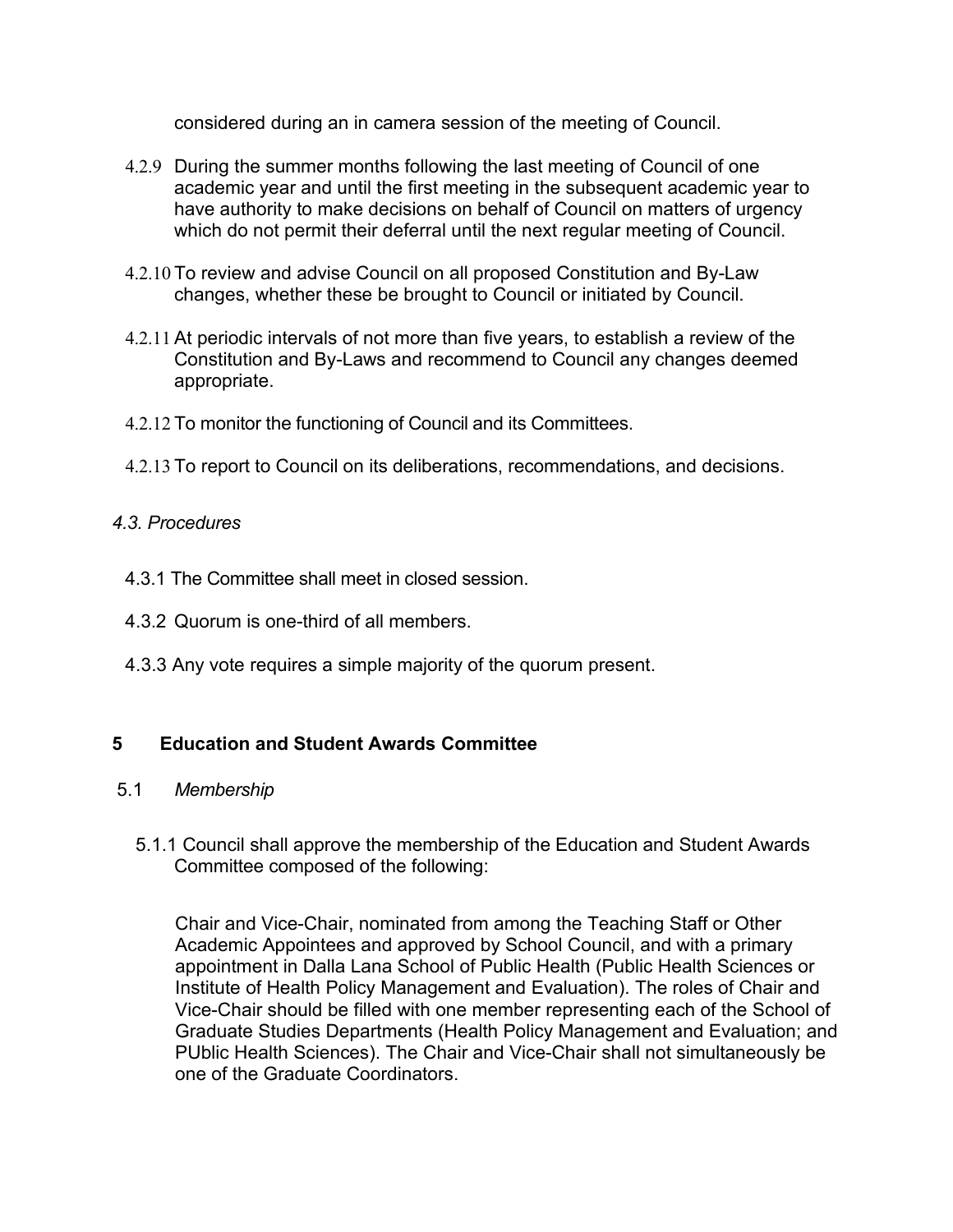Eight (8) members of the Teaching Staff, with four (4) from IHPME and four (4) from PHS. Teaching Staff members on the Committee should have recent and direct involvement with the School's education programs and a majority of members be currently teaching in one or more of the courses offered by the School

Four (4) Other Academic Appointees, with two (2) from IHPME and two (2) from PHS. Other Academic Appointee members on the Committee should have recent and direct involvement with the School's education programs and a majority of members be currently teaching in one or more of the courses offered by the School

Graduate Department of Public Health Sciences Education Coordinator

Graduate Department of Health Policy, Management and Evaluation Education **Coordinator** 

Undergraduate Education Coordinator

Three (3) Graduate Department of Public Health Sciences Student members nominated by and/or from among the Public Health Student Association, including representation from doctoral and masters students, where possible

Three (3) Graduate Department of Health Policy, Management and Evaluation Student members nominated by and/or from among the IHPME Graduate Students' Union, including representation from doctoral, doctoral-stream masters, and professional-stream masters students, where possible

Two (2) members of the Administrative Staff, with one (1) from IHPME, nominated by and from among the Administrative Staff members of the School

Administrative Staff members on the Committee should have recent and direct involvement with the School's education programs

One (1) member representing the Public Health Alumni Association

One (1) member representing the Society of IHPME Graduates

*Ex- officio* members:

Council Secretary (non-voting) Dean Associate Dean, Academic Affairs Council Chair (or designate) Director of Advancement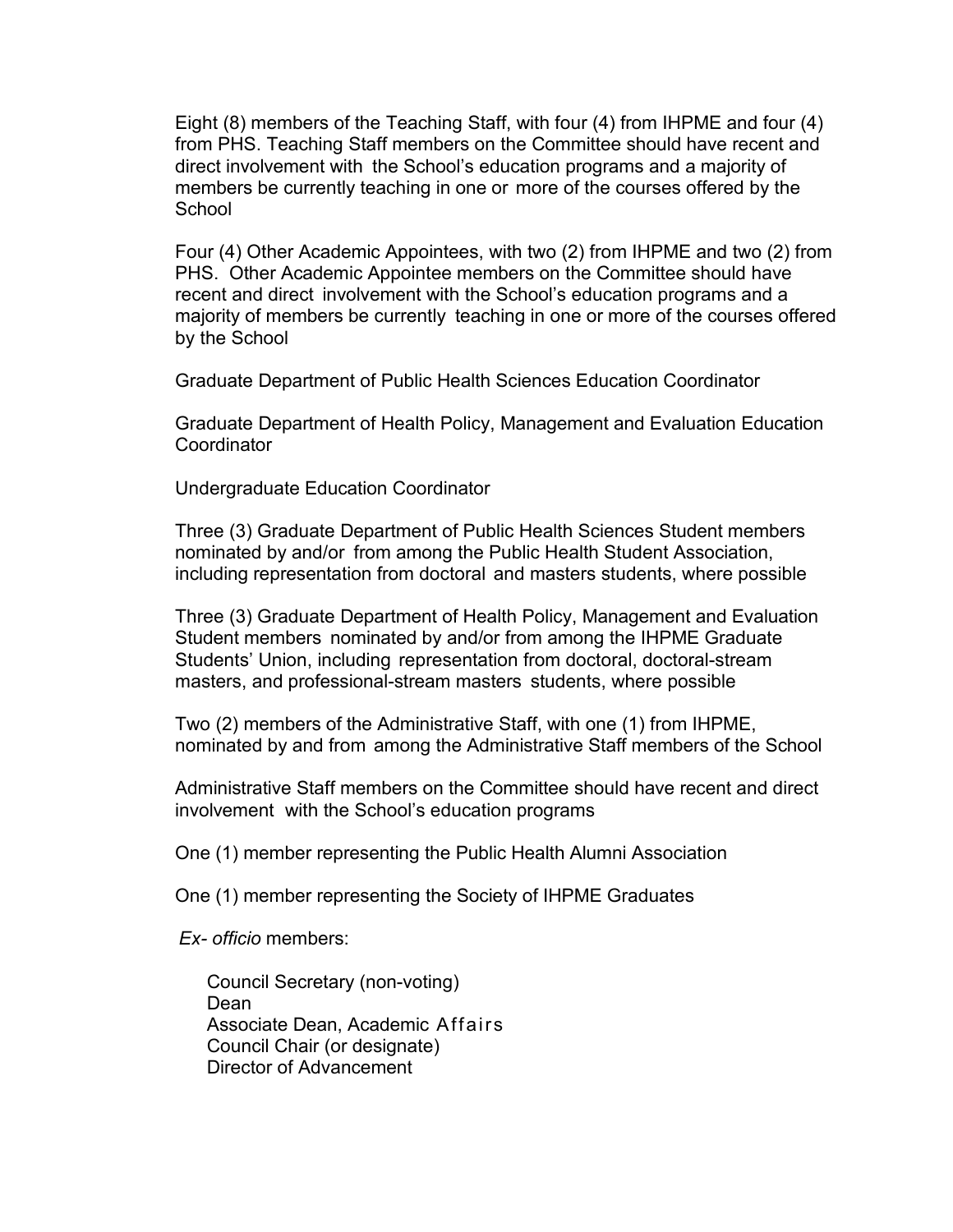#### 5.2 *Functions*

#### *Education Functions*

- 5.2.1 The Education and Student Awards Committee is the point of entry to governance of proposals brought forward by the functional committees of the School. As a body of Council, the Education Committee's role is to review all proposals in light of the long-term plans of the School and the requirements of quality assurance.
- 5.2.2 To review and recommend to Council for approval, subject to the approval of the appropriate body of Governing Council, proposals for the establishment and closure of academic programs and proposals for major modifications to existing academic programs, diplomas and certificates $2$
- 5.2.3 To review and approve, on behalf of Council, proposals for courses and minor modifications to academic programs, diplomas, and certificates.<sup>[3](#page-10-1)</sup> All such approvals shall be reported for information to Council.
- 5.2.4 To receive and review on behalf of Council, in light of the long-term plans of the School and the requirements of quality assurance, annual summary reports on the School's educational programs which include at minimum, information on recruitment and enrolment, program content, student experience, graduation statistics, and alumni.
- 5.2.5 To receive on behalf of Council annual summary reports of awards and their impact and implications.
- 5.2.6 To review and recommend to Council the terms and conditions of new student awards and award policies recommended by the Dean or his/her designate.
- 5.2.7 To approve on behalf of Council minor changes to the terms and conditions of student awards and award policies. All such changes shall be reported for information to Council.
- *5.3 Procedures*
- 5.3.1 The Committee shall meet in open session.
- 5.3.2 Quorum is one third of all members.
- 5.3.3 Meetings where intimate financial or personal matters of an individual may be

<span id="page-10-1"></span><span id="page-10-0"></span> $2$  [1]Definitions of major modifications of existing programs, minor modifications, and new academic programs are provided in the University of Toronto Quality Assurance Process and are subject to change. Guidance from the Office of the Vice-Provost, Academic Programs, should be sought prior to the development of any such proposal. <sup>3</sup> Proposals for creation or closure of Category 2 certificates will follow the protocol for minor modifications, as stated in the *Policy on Certificates (For Credit and Not-for-Credit)*.